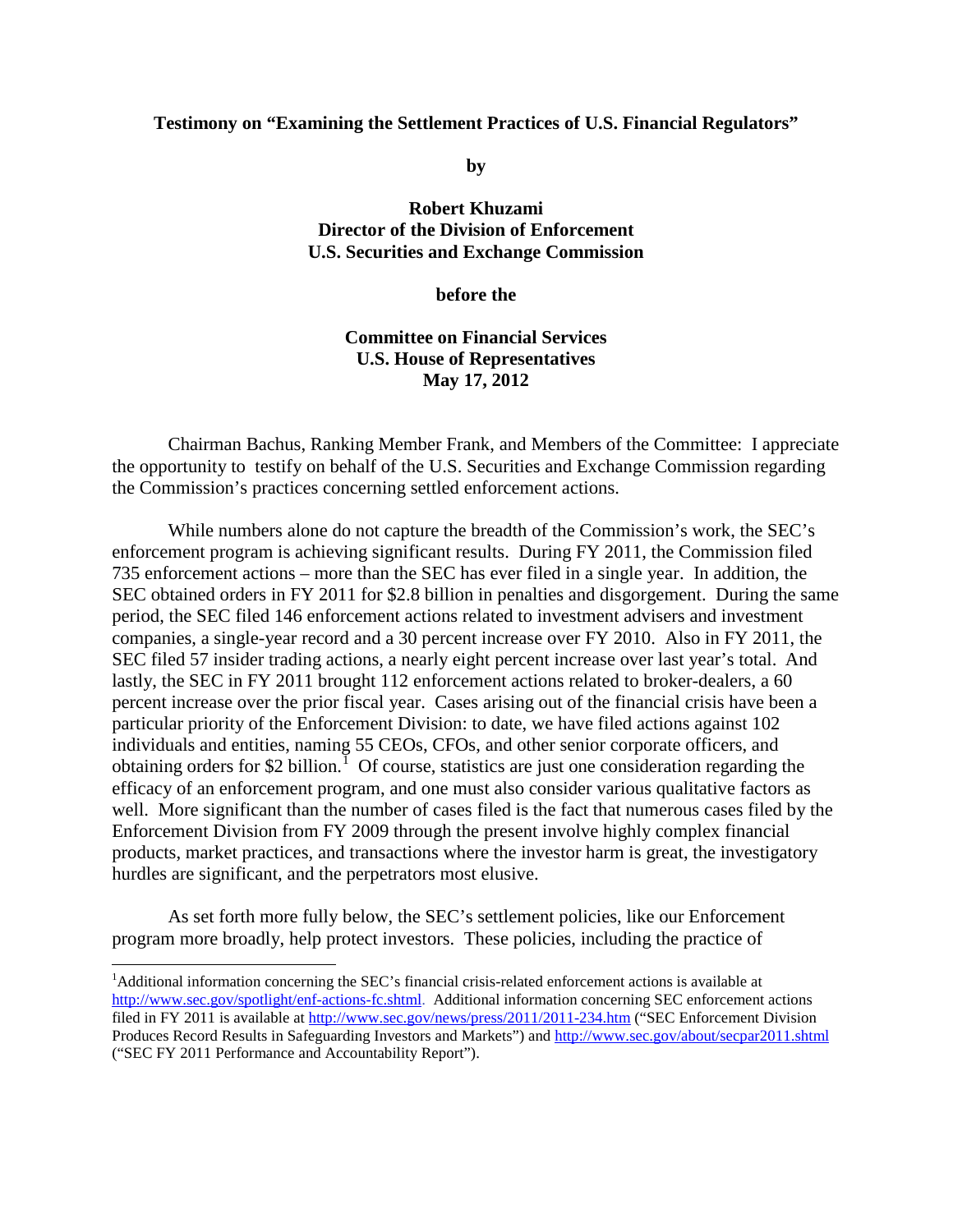permitting defendants in appropriate circumstances to settle matters on a "neither-admit-nordeny" basis, are common not just across federal financial agencies, but across federal agencies more generally, and they serve the critical enforcement goals of accountability, deterrence, investor protection, and compensation to harmed investors. It is for these reasons that federal courts across the country have repeatedly approved settlements including "neither-admit-nordeny" provisions.

### **The SEC's Approach to Settlement**

Under existing policy, the Division of Enforcement recommends that the Commission settle a case only when our informed judgment tells us that the settlement agreement is within the range of outcomes we reasonably can expect if we litigate through trial. In making that determination, we take into account many factors, including: (i) the strength of the evidence and the potential defenses, including the possibility that the Commission might not prevail at trial, or prevail but be awarded less than the proposed settlement achieves; (ii) the delay in returning funds to harmed investors caused by litigation; and (iii) the resources required for a trial, including, most importantly, the opportunity costs of litigating rather than devoting those resources to investigating other cases.

This approach to settlement serves the important goals of accountability, deterrence, investor protection, and compensation to harmed investors. With respect to accountability, before the Division recommends an enforcement action, Enforcement staff spends months or years building a case by gathering evidence, analyzing relevant documents, interviewing witnesses, and assessing possible defenses. In addition, potential defendants have the opportunity to present their defenses to the Commission in the form of a Wells Submission. Thus, the decision by the Commission to initiate an action – settled or litigated – is made with the benefit of a comprehensive evidentiary record and a full and fair opportunity to evaluate the risks of bringing the action. Moreover, SEC settlements are accompanied by a civil Complaint or an administrative Order Instituting Proceedings where the facts painstakingly gathered by the SEC staff – facts that reveal both the wrongdoing and the wrongdoers – are set forth in great detail. Through this process, we ensure that the decision to settle is an informed one; that wrongdoers are held accountable through the public dissemination of information about their misconduct; that, where appropriate, private litigants are able to utilize the SEC's detailed allegations to assist their own cases; and that the public sees that wrongdoers suffer penalties, bars, and other sanctions at a point in time when the misconduct is still fresh in their minds.

The immediacy of sanctions offered by a settlement also sends a strong message of deterrence. Quick action by law enforcement communicates to other potential wrongdoers that those who violate the law face swift and certain sanctions. Conversely, the longer the passage of time between misconduct and sanctions, the more diluted the deterrence message becomes.

Similarly, appropriate settlements provide investors with greater protection, since violators are more quickly sanctioned in a manner that decreases the likelihood that they will commit future violations. This minimizes the chance that other investors will be victimized. This is particularly true where the settlement includes associational bars prohibiting violators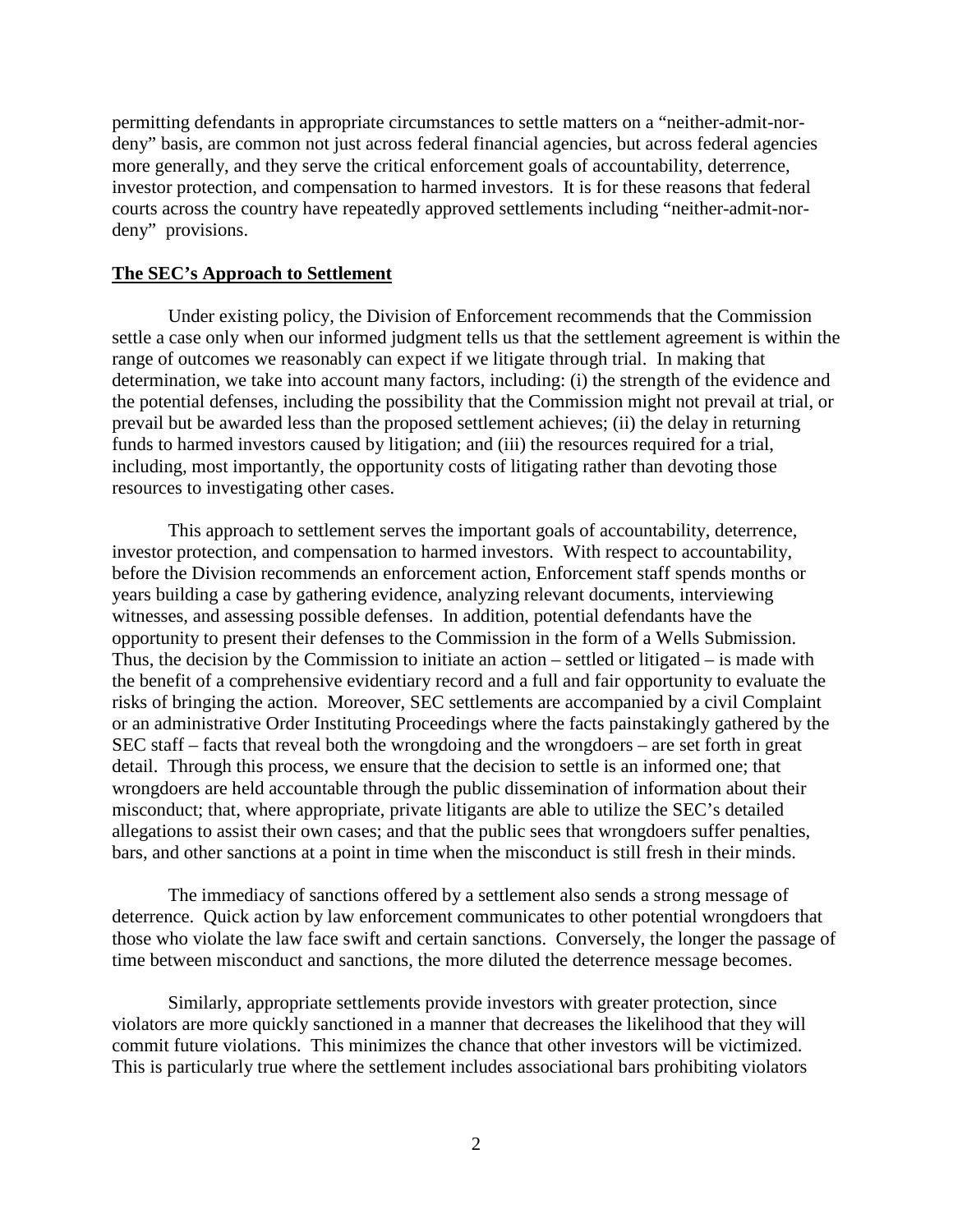from continuing to work in the securities industry or from serving as an officer or director of a public company.

Lastly, settlements return funds to harmed investors with increased speed and certainty. Even the strongest case can suffer unexpected outcomes in litigation, creating risk and uncertainty. The risks include not just a potential negative outcome at trial, but also the possibility that the SEC obtains lesser remedies after a successful trial than those being offered in a negotiated settlement. Settlement avoids these risks, and allows for a more expeditious distribution of funds to harmed investors, since the delay inherent in litigation is avoided. Such delays can be quite substantial, given the huge backlog of civil cases awaiting trial in federal courts. Indeed, the most recently available statistics indicate that the median time interval for disposition of civil cases across all U.S. federal district courts ranges from 19 months to 44 months. [2](#page-2-0)

We recognize that to achieve appropriate settlements satisfying all four of these goals, potential defendants need to know that we are prepared to litigate cases in the event an appropriate settlement cannot be obtained. For that reason, the Enforcement Division has improved its capacity to bring cases to trial, and stands ready and willing to file our cases unsettled where settlement terms are unsatisfactory. For example, 75 percent of the SEC's financial crisis-related cases filed against individuals, including CEOs, CFOs and other highranking executives of companies, were filed as litigated actions. The fact that such a high percentage of cases are in litigation strongly suggests that some number of settlements were available but rejected by the SEC as inadequate. And when the Commission does litigate, our trial teams are largely successful. Our record of litigation victories – we have prevailed against defendants in 84 percent of our trials since the beginning of fiscal year 2010 – sends a strong message to defendants and those who may contemplate securities law violations in the future. This approach seems to be working. A recent independent study by NERA Economic Consulting concluded that the median monetary value of the Commission's settlements in fiscal 2011 was at or near its highest levels since the enactment of the Sarbanes-Oxley Act in 2002.<sup>[3](#page-2-1)</sup> All of the above metrics – more litigated cases, more trial victories and higher monetary settlements – support the conclusion that we settle a case when it makes sense to do so, and litigate when it does not.

Many other federal agencies also resolve cases through negotiated settlements and consent judgments.<sup>[4](#page-2-2)</sup> For example, in recent years, the EEOC resolved 80 percent of its cases and

<span id="page-2-0"></span><sup>&</sup>lt;sup>2</sup> Statistics identifying median time intervals from filing to disposition of civil cases by district and method of disposition for the 12-month period ending March 31, 2011 *available at* 

[http://www.uscourts.gov/Viewer.aspx?doc=/uscourts/Statistics/FederalJudicialCaseloadStatistics/2011/tables/C05M](http://www.uscourts.gov/Viewer.aspx?doc=/uscourts/Statistics/FederalJudicialCaseloadStatistics/2011/tables/C05Mar11.pdf)  $ar1.$ pdf

<span id="page-2-1"></span><sup>3</sup> Gulker, Buckberg and Overdahl, *SEC Settlement Trends:2011 Update*, NERA Economic Consulting, January 23, 2012, *available at* [http://www.securitieslitigationtrends.com/PUB\\_SEC\\_Trends\\_2H11\\_0112.pdf.](http://www.securitieslitigationtrends.com/PUB_SEC_Trends_2H11_0112.pdf)

<span id="page-2-2"></span><sup>4</sup> Negotiated settlements submitted to a court for approval and entry of a judgment, such as those entered into by the SEC and other federal agencies, are called consent judgments or consent decrees. Consent judgments are unique forms of settlement because they possess "attributes both of contracts and of judicial decrees." *United States v. ITT Continental Baking Co.*, 420 U.S. 223, 236 n.10 (1975). Fundamentally, consent judgments "embod[y] a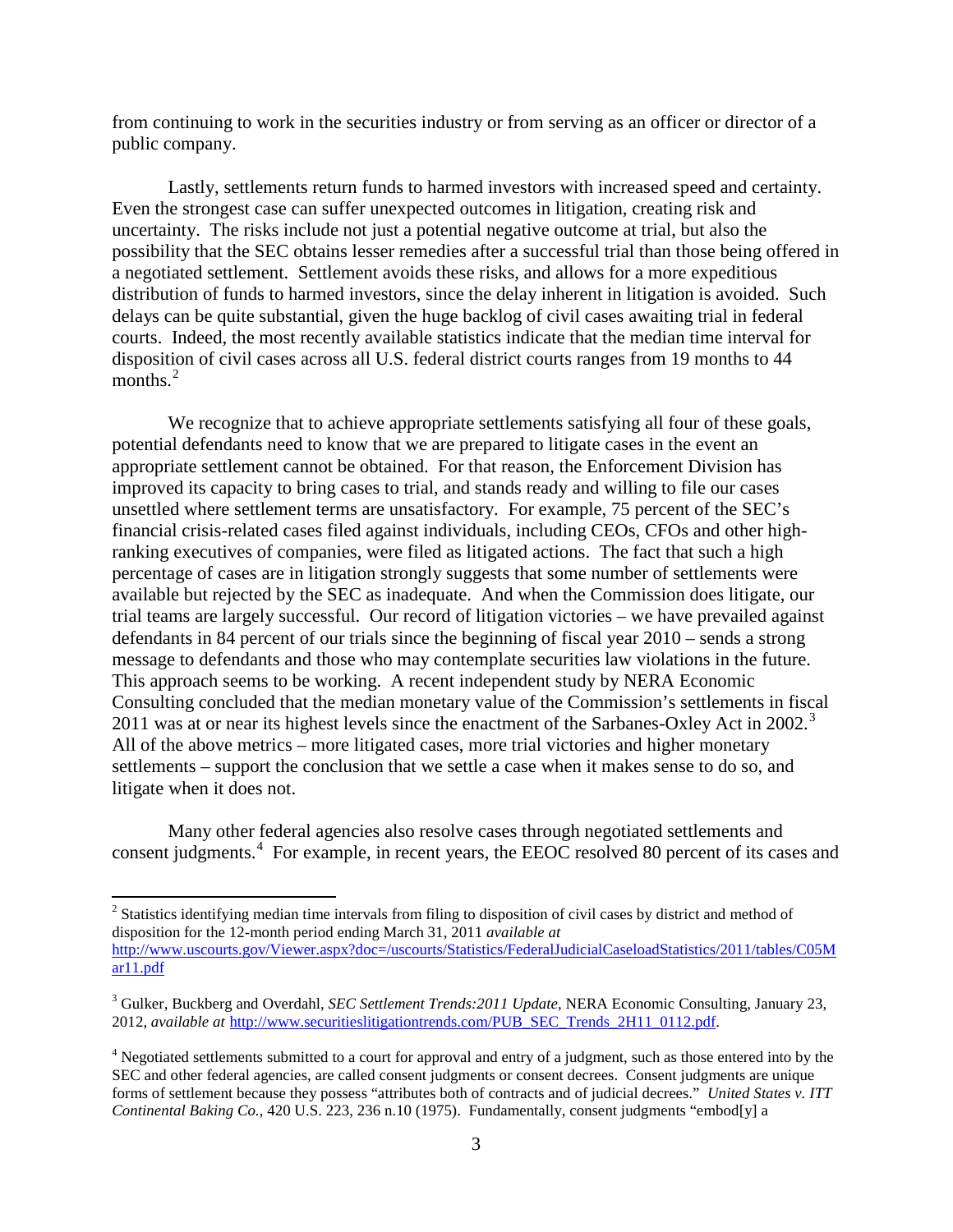the FTC resolved 80 percent of its antitrust actions by consent judgment.<sup>[5](#page-3-0)</sup> The "vast majority" of civil antitrust cases brought by the Department of Justice are resolved in this fashion.<sup>[6](#page-3-1)</sup>

The availability of settlements or consent judgments is crucial for agencies and courts. In 1973, at a time when the SEC brought far fewer enforcement actions than it currently does, the Second Circuit Court of Appeals recognized that the Commission "can bring the large number of enforcement actions it does *only* because in all but a few cases consent decrees are entered."<sup>[7](#page-3-2)</sup> Courts also benefit because consent judgments conserve judicial resources, which is a primary reason for the "strong federal policy favoring the approval and enforcement of consent decrees."[8](#page-3-3) By "lessening docket congestion," consent decrees "make[] it possible for the judicial system to operate more efficiently and more fairly while affording plaintiffs an opportunity to obtain relief at an earlier time."<sup>[9](#page-3-4)</sup>

# **"Neither-Admit-Nor-Deny" Settlements are Both Common and Sound Public Policy**

The SEC, like many other federal agencies without criminal prosecution authority, settles cases and obtains consent judgments on a "neither-admit-nor-deny" basis. This means that, while a defendant is not required to admit to the SEC's allegations of wrongdoing, it also is not permitted to deny the factual allegations in the SEC's Complaint or Order Instituting Proceedings as part of a negotiated settlement or consent judgment.

Consent judgments in which "none of the issues are actually litigated" – because the defendants do not admit, or outright deny, the factual allegations or liability – are the norm.<sup>[10](#page-3-5)</sup> As one leading legal treatise states, the "central characteristic of a consent judgment is that the court has not actually resolved the substance of the issues presented."<sup>[11](#page-3-6)</sup>

compromise." *United States v. Armour & Co.*, 402 U.S. 673, 681 (1971) that, like any settlement, reflects a "balance of advantages and disadvantages." *SEC v. Clifton*, 700 F.2d 744, 748 (D.C. Cir. 1983).

<span id="page-3-0"></span><sup>5</sup> U.S. EEOC, *Office of the General Counsel Fiscal Year 2009 Annual Report*, at 62 (2009); U.S. FTC, *The FTC in 2010*, at 2 (2010).

<span id="page-3-1"></span><sup>6</sup> Acting Principal Deputy Assistant Attorney General John M. Nannes, *Termination, Modification, and Enforcement of Antitrust Consent Decrees*, 15 ANTITRUST 55, 55 (2000).

<span id="page-3-2"></span><sup>7</sup> *SEC v. Everest Mgmt. Corp.*, 475 F.2d 1236, 1240 (2d Cir. 1973) (emphasis added).

<span id="page-3-3"></span><sup>8</sup> *Wang*, 944 F.2d at 85; *Anita Foundations, Inc. v. ILGWU Nat'l Retirement Fund*, 902 F.2d 185, 190 (2d Cir. 1990) (settlements "represent compromise and conservation of judicial resources, two concepts highly regarded in American jurisprudence").

<span id="page-3-4"></span><sup>9</sup> *Evans v. Jeff D.*, 475 U.S. 717, 760 n.15 (1986).

 $\overline{\phantom{0}}$ 

<span id="page-3-5"></span> $10$  RESTATEMENT (SECOND) OF JUDGMENTS § 27 (1982).

<span id="page-3-6"></span><sup>11</sup> 18A Wright and Miller, FEDERAL PRACTICE AND PROCEDURE § 4443, at 256–57 (2d ed. 2002).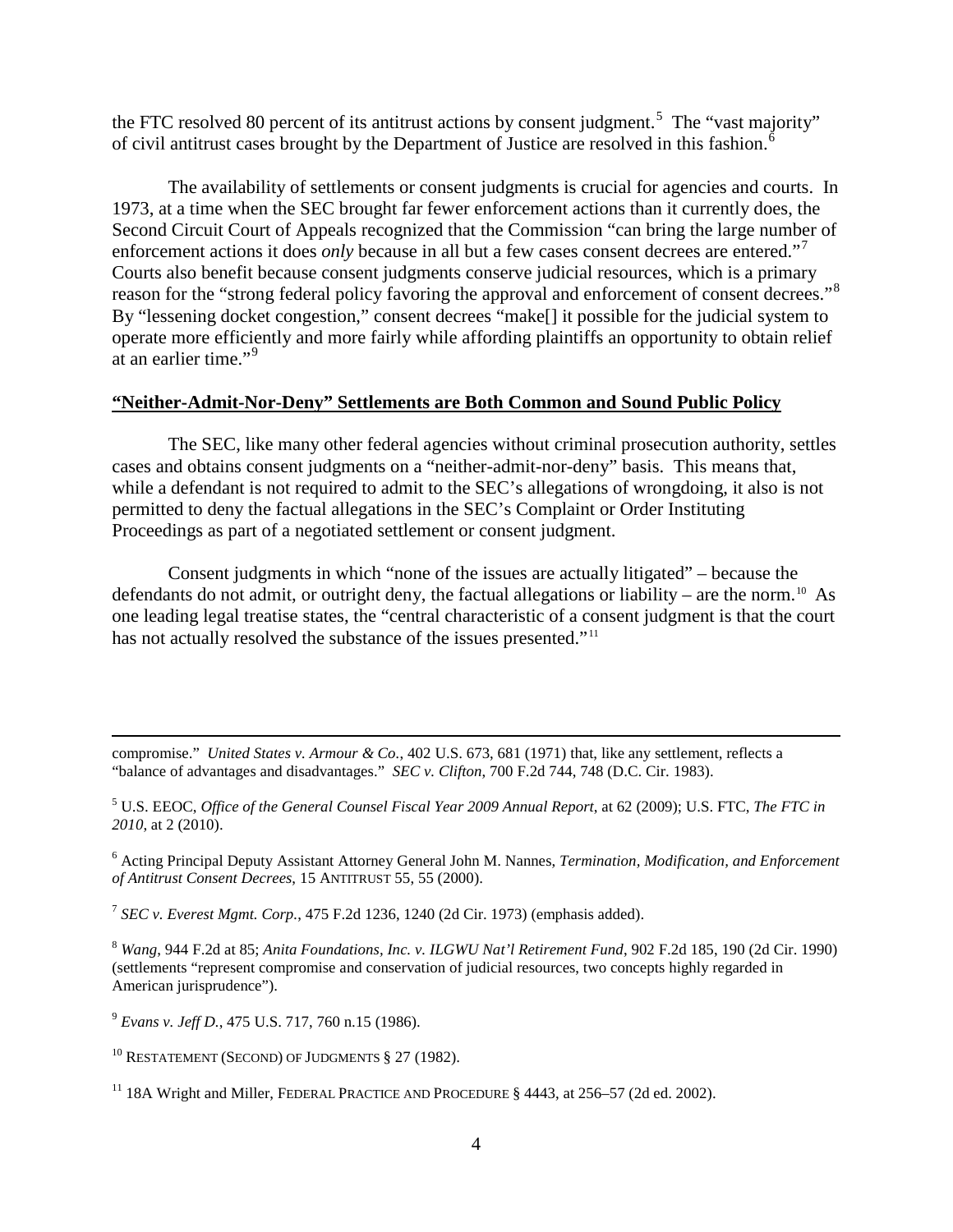The Supreme Court has recognized that defendants entering into injunctive consent judgments "often admit to no violation of the law."<sup>[12](#page-4-0)</sup> In describing one consent decree, which stated that nothing in the decree was "intended to constitute an admission of fault," the Supreme Court stated that it was "customary" that "the consent decree did not purport to adjudicate" the plaintiff's claims.[13](#page-4-1) Indeed, the Supreme Court has discussed consent judgments containing similar provisions without any suggestion that they are unfair, unreasonable, inadequate, or not in the public interest.  $14$ 

Many federal agencies negotiate settlements in federal court and administrative proceedings containing "no admit" provisions. Several recent examples include:

- A settlement between the CFTC and Goldman Sachs Clearing & Execution, L.P. announced on March 13, 2012 where Goldman Sachs agreed to pay a \$7 million fine for supervision failures and the settlement documents stated that *"[w]ithout admitting or denying any of the findings or conclusions herein*, Goldman Sachs Execution and Clearing, L.P. consents to the entry of this Order ..."<sup>[15](#page-4-3)</sup>
- A settlement between the FDIC and certain directors and officers of Washington Mutual announced on December 15, 2011 where the settlement documents provided that it "*shall not be deemed to constitute an admission by Defendants of fault, liability, or wrongdoing* …"[16](#page-4-4)
- A consent order imposed by the Federal Reserve against Morgan Stanley announced on April 3, 2012 to address a pattern of misconduct and negligence in residential mortgage loan servicing and foreclosure practices at its subsidiary, Saxon Mortgages Services, Inc. where the consent order states that "*without this Order constituting an admission* by [Morgan Stanley], Saxon, or their subsidiaries of any allegation made or implied by the Board of Governors in connection with this matter  $\ldots$ <sup>[17](#page-4-5)</sup>

<span id="page-4-0"></span><sup>12</sup> *ITT Continental Baking*, 420 U.S. at 236 n.10.

<span id="page-4-1"></span><sup>13</sup> *Maher v. Gagne*, 448 U.S. 122, 126 n.8 (1980).

<span id="page-4-2"></span><sup>14</sup> *See, e.g., Swift & Co. v. United States*, 276 U.S. 311 (1928) (refusing to vacate consent judgment in which defendant denied allegations of complaint); *United States v. Armour & Co.*, 402 U.S. 673 (1971) (addressing same consent judgment); *accord Arizona v. California*, 530 U.S. 392, 414 (2000); *Suter v. Artist M.*, 503 U.S. 347, 354 n.6 (1992); *Firefighters Local No. 1784 v. Stotts*, 467 U.S. 561, 565, 577 (1984); *United States v. Atlantic Refining Co.*, 360 U.S. 19, 23 & n.3 (1959); *United States v. Paramount Pictures, Inc.*, 334 U.S. 131, 141 n.3 (1948).

<span id="page-4-3"></span><sup>15</sup> *Available at*

[http://www.cftc.gov/ucm/groups/public/@lrenforcementactions/documents/legalpleading/enfgoldmanorder031312.p](http://www.cftc.gov/ucm/groups/public/@lrenforcementactions/documents/legalpleading/enfgoldmanorder031312.pdf) [df.](http://www.cftc.gov/ucm/groups/public/@lrenforcementactions/documents/legalpleading/enfgoldmanorder031312.pdf)

<span id="page-4-4"></span><sup>&</sup>lt;sup>16</sup> *Available at [http://www.fdic.gov/news/news/press/2011/pr11192.html.](http://www.fdic.gov/news/news/press/2011/pr11192.html)* 

<span id="page-4-5"></span><sup>17</sup> *Available at* <http://www.federalreserve.gov/newsevents/press/enforcement/20120403b.htm>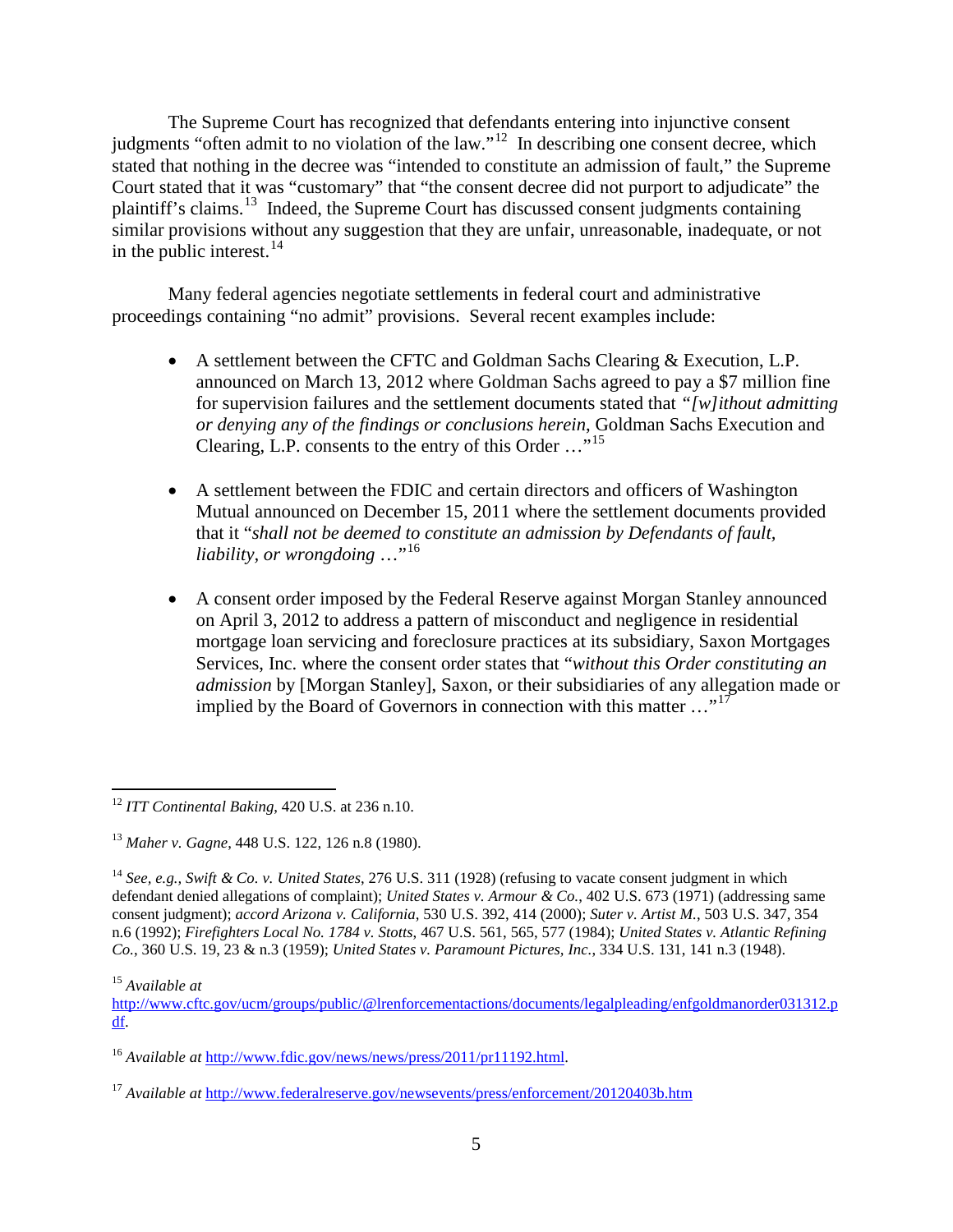In addition, while the SEC does not permit denials of wrongdoing by defendants in its settled enforcement actions, some federal agencies do permit such denials in the context of settlements. Recent examples include:

- A civil settlement with Bank of America announced by the Department of Justice on December 21, 2011 in which Bank of America agreed to pay \$335 million in a fair-lending settlement concerning Countrywide's loan practices where the settlement documents provided that "the Defendants *deny all of the allegations and claims* of a pattern or practice of discrimination in violation of the FHA and ECOA as set forth in the United States' Complaint."[18](#page-5-0)
- A settlement with Facebook announced by the FTC on November 29, 2011 in which Facebook agreed to settle charges that it "deceived consumers by failing to keep privacy promises" where the settlement documents provide that "Respondent *expressly denies the allegations* set forth in the complaint, except for the jurisdictional facts."<sup>[19](#page-5-1)</sup>

Indeed, the SEC goes one step further and not only prohibits defendants from denying wrongdoing in a settlement, but has demanded a retraction or correction on those occasions when a defendant's post-settlement statements are tantamount to a denial. $^{20}$  $^{20}$  $^{20}$ 

There is little dispute that if "neither-admit-nor-deny" settlements were eliminated, and cases could be resolved only if the defendant admitted the facts constituting the violation, or was found liable by a court or jury, there would be far fewer settlements, and much greater delay in resolving matters and bringing relief to harmed investors. The reality is that many companies likely would refuse to settle cases if they were required to affirmatively admit unlawful conduct or facts related to that conduct. This is because such admissions would not only expose them to additional lawsuits by private litigants seeking damages, but would also risk a "collateral estoppel" effect in such lawsuits. This means that a defendant could, as a result of the admission in the SEC settlement, be precluded from challenging liability in the private civil litigation. In addition, and most significantly, such an admission can help to establish elements of criminal liability, since many federal securities laws provide for both civil and criminal liability for the same violation. At a minimum, the risks of increased civil and criminal liability that flow from an admission in an SEC action are sufficiently real that defendants are highly unlikely to settle, if at all, until those risks have passed or are quantified and deemed acceptable.

<span id="page-5-0"></span><sup>&</sup>lt;sup>18</sup> *Available at* [http://www.justice.gov/crt/about/hce/documents/countrywidesettle.pdf.](http://www.justice.gov/crt/about/hce/documents/countrywidesettle.pdf)

<span id="page-5-1"></span><sup>19</sup> *Available at* [http://ftc.gov/opa/2011/11/privacysettlement.shtm.](http://ftc.gov/opa/2011/11/privacysettlement.shtm)

<span id="page-5-2"></span> $^{20}$  For example, in April 2003, after participating with several Wall Street firms in an global settlement with the Commission and state regulators, Morgan Stanley, through its CEO, Phillip Purcell, downplayed the seriousness of the charges against it and attempted to characterize itself as less culpable than other settling firms. In response, SEC Chairman Donaldson sharply rebuked Purcell, reminding him that "the [C]omission would regard a violation [of the duty not to deny the Commission's findings] as seriously as a failure to comply with any other term of the settlement." Purcell then issued a letter expressing regret and stating that the firm would not deny the allegations. *See* Floyd Norris, Morgan Stanley Draws SEC's Ire, THE NEW YORK TIMES, May 2, 203, Section A., Col. 1, Business/Financial Desk p. 1.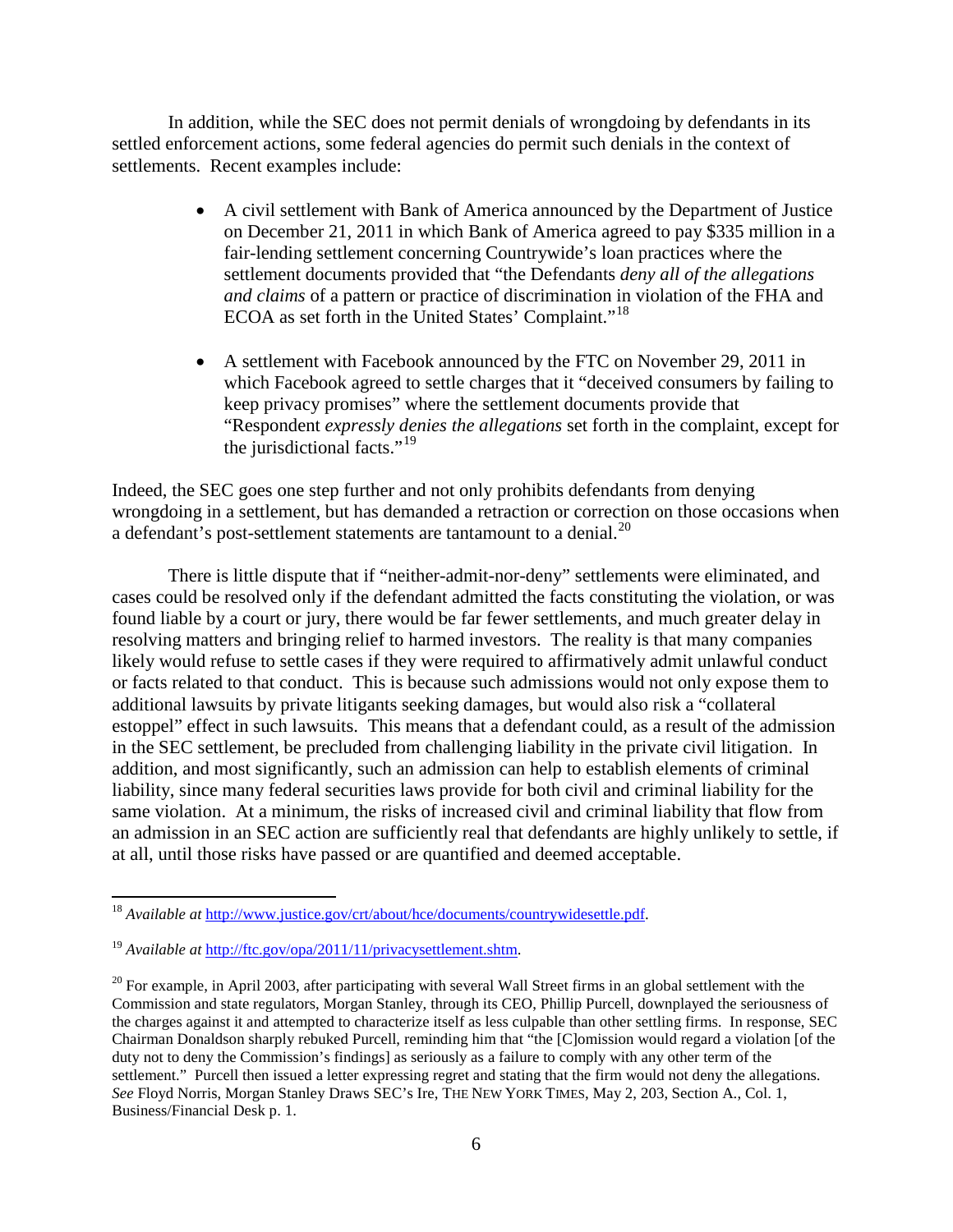To be clear, the Commission has no sympathy for alleged securities law violators, or for the increased legal risks those companies or other defendants may face if required to admit wrongdoing as a condition of settlement. While some assert admissions may provide marginally increased accountability, the fact is that requiring admissions as a condition of settlement would likely result in longer delays before victims are compensated, dilution of the deterrent impact of sanctions imposed because of the passage of time, and the expenditure of significant SEC resources that could instead be spent stopping the next fraud. All of these are the very real costs of refusing to settle cases where we otherwise have obtained most or all of the sanctions and other remedies available to compensate and protect harmed members of the public.

The Commission discussed these costs, as well as the other factors that the Commission considers when deciding whether to settle any particular case, as part of its filings in the *Citigroup* case, which is currently on appeal before the United States Court of Appeals for the Second Circuit. The Commission charged Citigroup with violating the Securities Act of 1933 and simultaneously entered into a proposed consent judgment with Citigroup that resolved these charges. Through the consent judgment, which contained "neither admit nor deny" language, the Commission obtained most of what it could have obtained after a successful trial, including injunctive relief and \$285 million in disgorgement, interest, and penalties. The district court rejected the consent judgment because, in the district court's words, it was not based on "facts, established by admissions or by trials."

The Commission appealed to the Second Circuit. To avoid wasting resources on a trial that would not occur if the district court's ruling were reversed, the Commission sought to stay the district court proceedings pending appeal. The Second Circuit granted the Commission's request on March 15, 2012. In its stay order, which is not dispositive, the Second Circuit held that the Commission had "made a strong showing of likelihood of success" on the merits, stating that it knew "of no precedent" supporting the proposition that admissions are a precondition for the approval of a consent judgment and finding it "doubtful" that the district court properly deferred to the Commission's judgment that the settlement was in the public interest.

The Second Circuit's preliminary decision also acknowledged the "numerous factors" that inform the Commission's exercise of this judgment, explaining that these factors "include the value of the particular proposed compromise, the perceived likelihood of obtaining a still better settlement, the prospects of coming out better, or worse, after a full trial, and the resources that would need to be expended in the attempt." The Commission's decision to settle also features "an assessment of how the public interest is best served," and the Second Circuit saw "no basis to doubt that the SEC's decision was in the public interest." Indeed, the Commission takes seriously its responsibility to assess whether a proposed settlement serves the public interest and in our view we exercise this authority with due consideration.

The reasons described above are among the factors weighed by the Commission when resolving cases though negotiated settlements and consent judgments on a "neither-admit-nordeny" basis. And these reasons are among the reasons why federal courts across the country have time and again approved settlements by federal agencies containing "neither-admit-nordeny" terms, or terms providing for the outright denial of allegations. In enforcing the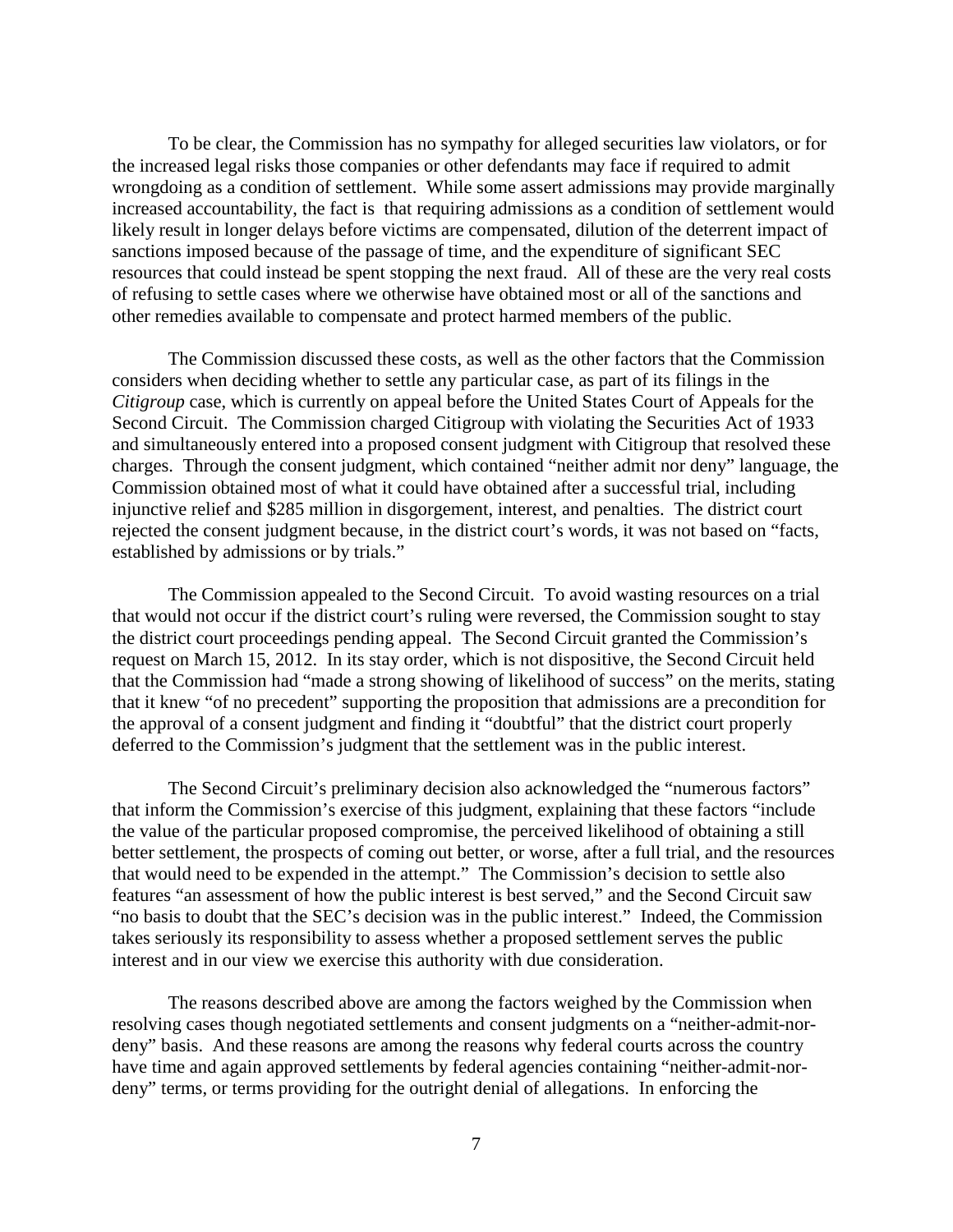securities,<sup>[21](#page-7-0)</sup> antitrust,<sup>[22](#page-7-1)</sup> environmental,<sup>[23](#page-7-2)</sup> consumer protection,<sup>[24](#page-7-3)</sup> public health,<sup>[25](#page-7-2)</sup> and civil rights laws,<sup>[26](#page-7-4)</sup> federal courts have entered consent judgments in actions resolved by federal agencies

ı

<span id="page-7-1"></span> $22$  Antitrust consent decrees in which a defendant does not admit or outright denies liability or the allegations in the complaint have restructured entire industries, significantly affecting the economy. RICHARD A. EPSTEIN, ANTITRUST CONSENT DECREES IN THEORY AND PRACTICE 1 (2007). In *United States v. Microsoft*, the Department of Justice used the "not uncommon technique" of entering into a consent decree to resolve allegations that Microsoft unlawfully monopolized the market for operating systems for IBM-compatible PCs. 56 F.3d 1448, 1451–52 (D.C. Cir. 1995). The district court rejected the proposed consent decree and criticized the absence of an admission. The D.C. Circuit reversed, holding that the judge's "criticism of Microsoft for declining to admit that the practices charged in the complaint actually violated the antitrust laws" was "unjustified." *Id*. In addition, "no admit" clauses were central to consent decrees that fundamentally altered the meatpacking industry, *Swift*, 276 U.S. at 320; that dismantled AT&T, one of the world's largest corporations at the time, *United States v. AT&T*, 552 F. Supp. 131, 143 (D.D.C. 1982) (decree "would not constitute any evidence against, an admission by, or an estoppel against AT&T"), *aff'd sub nom. Maryland v. United States*, 460 U.S. 1001 (1983); that forced IBM to license its patents and spin off its service business, *United States v. IBM Corp.*, No. 72-344 (S.D.N.Y. Jan. 25, 1956) (consenting to judgment "without any admission by either party with respect to any such issue"); and that resolved charges of price fixing asserted against six American airlines, *United States v. Airline Tariff Publ'g Co.*, 1994 U.S. Dist. Lexis 11904 (D.D.C. Aug. 10, 1994) (consent judgment would "not be evidence against or an admission by any party with respect to any issue of fact or law").

<span id="page-7-4"></span><span id="page-7-3"></span><span id="page-7-2"></span><sup>23</sup> *See, e.g., United States v. American Electric Power Serv. Corp.*, No. 99-1250 (S.D. Ohio Dec. 10, 2007) (In this largest consent judgment in EPA history (measured by the cost of the injunctive relief), the defendant, which denied that it violated the Clean Air Act or was liable "for civil penalties or injunctive relief," agreed to spend approximately \$4.6 billion to cut emissions and to pay a \$15 million penalty); *United States v. BP Prods. North America Inc.*, No. 4:10-cv-3569 (S.D. Tex. Dec. 30, 2010) (BP resolved charges that it violated the Clear Air Act in connection with the Texas City refinery explosion, which killed 15 people and injured 170, by entering into a consent judgment that ordered it to undertake an array of remedial measures and pay one of the largest civil penalties ever assessed for Clean Air Act violations at an individual facility. BP consented "without the adjudication or admission of any issue of fact or law" and did "not admit any liability to the United States arising out of the allegations in the complaint."); *United States v. Massey Energy Co.*, No. 07-2999 (S.D. W.Va. Apr. 9, 2008) (defendants, who did "not admit any liability," agreed to undertake various remedial measures and pay a \$20 million penalty, one of the largest ever penalties for wastewater discharge violations); *United States v. Caterpillar*, *Inc.*, No. 98-02544 (D.D.C. Jul. 1, 1999), cited by *United States v. Caterpillar, Inc.*, 2002 U.S. Dist. Lexis 468, at \*7 (D.D.C. Jan. 17, 2002) (a group of defendants, which denied violating the Clean Air Act, agreed to spend nearly \$1 billion dollars in remediation and pay a \$83.4 million penalty); *United States v. Koch Indus*., No. H-95-1118 (S.D. Tex. Mar. 7, 2000) (defendant, which did "not admit to any liability," resolved claims related to over 300 oil spills by agreeing to clean up the spills and pay a \$30 million penalty, one of the largest penalties ever imposed upon a single company).

<span id="page-7-0"></span><sup>&</sup>lt;sup>21</sup> Nearly all of the largest injunctive consent judgments proposed by the Commission and approved in federal court in 2010 and 2011 contain "neither-admit-nor-deny" clauses. *See, e.g.*, *SEC v. Alexander* (E.D.N.Y. Nov. 30, 2010) (\$54 million) [http://sec.gov/litigation/litreleases/2010/lr21753.htm;](http://sec.gov/litigation/litreleases/2010/lr21753.htm) *SEC v. JP Morgan Secs. LLC*, (D.N.J. Jul. 7, 2011) (\$51 million) [http://sec.gov/litigation/litreleases/2011/lr22031.htm;](http://sec.gov/litigation/litreleases/2011/lr22031.htm) *SEC v. Johnson & Johnson*, (D.D.C. Apr. 13, 2011) (\$49 million) [http://sec.gov/litigation/litreleases/2011/lr21922.htm;](http://sec.gov/litigation/litreleases/2011/lr21922.htm) *SEC v. UBS Fin. Servs.*, (D.N.J. May 6, 2011) (\$47 million) [http://sec.gov/litigation/litreleases/2011/lr21956.htm;](http://sec.gov/litigation/litreleases/2011/lr21956.htm) *SEC v. Alcatel-Lucent*, *SA*, (S.D. Fla. Dec. 30, 2010) (\$45 million) [http://sec.gov/litigation/litreleases/2010/lr21795.htm;](http://sec.gov/litigation/litreleases/2010/lr21795.htm) *SEC v. ENI, S.p.A*, (S.D. Tex. Jul. 20, 2010) (\$125 million) [http://sec.gov/litigation/litreleases/2010/lr21588.htm;](http://sec.gov/litigation/litreleases/2010/lr21588.htm) *SEC v. Technip*, (S.D. Tex. Jul. 9, 2010) (\$98 million) [http://sec.gov/litigation/litreleases/2010/lr21578.htm;](http://sec.gov/litigation/litreleases/2010/lr21578.htm) *SEC v. Citigroup Inc.*, (D.D.C. Oct. 8, 2010) (\$75 million) [http://sec.gov/litigation/litreleases/2010/lr21605.htm;](http://sec.gov/litigation/litreleases/2010/lr21605.htm) *SEC v. ABB Ltd.*, (D.D.C. Oct. 12, 2010) (\$39 million) [http://sec.gov/litigation/litreleases/2010/lr21673.htm;](http://sec.gov/litigation/litreleases/2010/lr21673.htm) *SEC v. Diebold, Inc.*, (D.D.C. Jun. 14, 2010) (\$25 million) [http://sec.gov/litigation/litreleases/2010/lr21543.htm;](http://sec.gov/litigation/litreleases/2010/lr21543.htm) *SEC v. General Elec. Co.*, No. (D.D.C. Jul. 30, 2010) (\$23 million) [http://sec.gov/litigation/litreleases/2010/lr21602.htm;](http://sec.gov/litigation/litreleases/2010/lr21602.htm) *SEC v. Pequot Capital Mgmt.*, (D. Conn. Jun. 2, 2010) (\$23 million) [http://sec.gov/litigation/litreleases/2010/lr21540.htm.](http://sec.gov/litigation/litreleases/2010/lr21540.htm)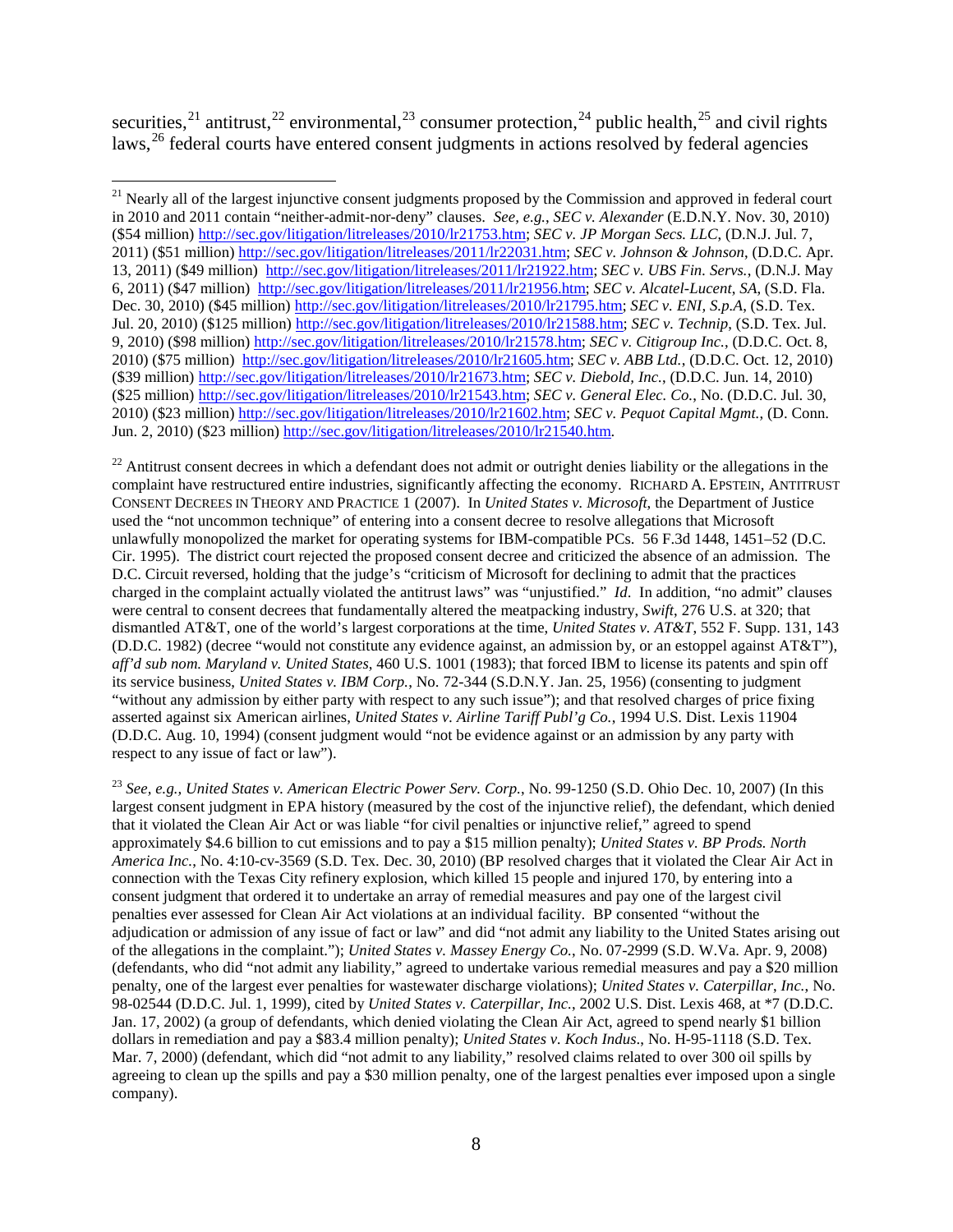through negotiated settlements that may require the payment of significant penalties, imposition of substantial injunctive relief, and a prohibition against future violations of the law, among other things, but in which a defendant does not admit, or outright denies, factual allegations.

### **Recent Modifications to "Neither-Admit-Nor-Deny" Resolutions are Narrow in Scope**

As noted, federal agencies commonly use, and federal courts commonly approve, settlements of civil enforcement actions on terms that do not require admissions, all to sound public policy effect. In light in the special situation where an SEC civil action may also involve a parallel criminal action, senior officials in the Division of Enforcement recently undertook a review of the "neither-admit-nor-deny" settlement policy. While reaffirming the policy more generally, as a result of this review, the Division, after consulting with the Commission, modified its policy to eliminate "neither-admit-nor-deny" language that could be construed as inconsistent with admissions or findings made in a parallel criminal proceeding.<sup>[27](#page-8-0)</sup> In other words, it seemed unwarranted for there to be a "neither-admit-nor-deny" provision in those cases where a defendant had already admitted to, or been criminally convicted of, conduct that formed the basis of a parallel civil enforcement proceeding.

As a result of this change, the SEC will no longer include "neither-admit-nor-deny" language in those settlements where there is a parallel criminal conviction (by plea or verdict) involving factual or legal claims that overlap to some degree with the factual or legal claims set out in the Commission's Complaint or Order Instituting Proceedings. This change will only affect a minority of cases, and does not affect our traditional "neither-admit-nor-deny" approach

<sup>25</sup> Consent decrees between the FDA and biomedical firms accused of violating the Food, Drug, and Cosmetic Act contain similar disclaimers of admissions and liability. In one consent judgment, Abbott Laboratories agreed to pay a \$100 million fine and to cease manufacturing over 50 diagnostic products "without admitting the allegations of the Complaint." *United States v. Abbott Laboratories*, No. 99 C 7135 (N.D. Ill. Nov. 2, 1999). Schering-Plough paid a \$500 million fine—the largest at the time—and halted production of nearly 75 drugs "without admitting or denying the allegations of the Complaint and disclaiming any liability in connection herewith." *United States v. Schering-Plough Corp.*, No. C 02-2397 (JAP) (D.N.J. May 20, 2002).

 $^{26}$  The approval of consent judgments that order significant injunctive relief without admissions by defendants—or with outright denials by defendants—also occurs with great frequency in the civil rights context. As just one example among many, state and municipal law enforcement agencies have altered their policing practices as a result of approved consent judgments in which the law enforcement agencies denied allegations of unconstitutional conduct by police officers. *E.g.*, *United States v. City of Los Angeles*, No. 00-11769 GF (C.D. Cal. Jun. 15, 2001) ("defendants deny the allegations in the complaint"); *United States v. New Jersey*, No. 99-5970 (D.N.J. Dec. 30, 1999) (the State "denies" the allegations).

<sup>&</sup>lt;sup>24</sup> *FTC v. Countrywide Home Loans*, No. 10-4193 (C.D. Cal. Jun. 15, 2010) (Countrywide Home Loans, "without admitting any of the allegations" that it overcharged 500,000 borrowers, entered into a consent judgment in which it agreed to be enjoined from engaging in certain conduct, to change its lending practices, and to pay \$108 million); *United States v. Choicepoint, Inc.*, No. 1:06-cv-0198 (N.D. Ga. Feb. 15, 2006) (ChoicePoint, a data broker accused of unlawfully disclosing the records of nearly 200,000 consumers, agreed to injunctive relief and payment of the largest-ever civil penalty imposed by the FTC as part of a consent judgment that stated, "Defendant makes no admissions to, and denies, the allegations in the complaint.").

<span id="page-8-0"></span> $^{27}$  January 7, 2012 statement by Robert Khuzami on this policy change available at <http://www.sec.gov/news/speech/2012/spch010712rsk.htm>